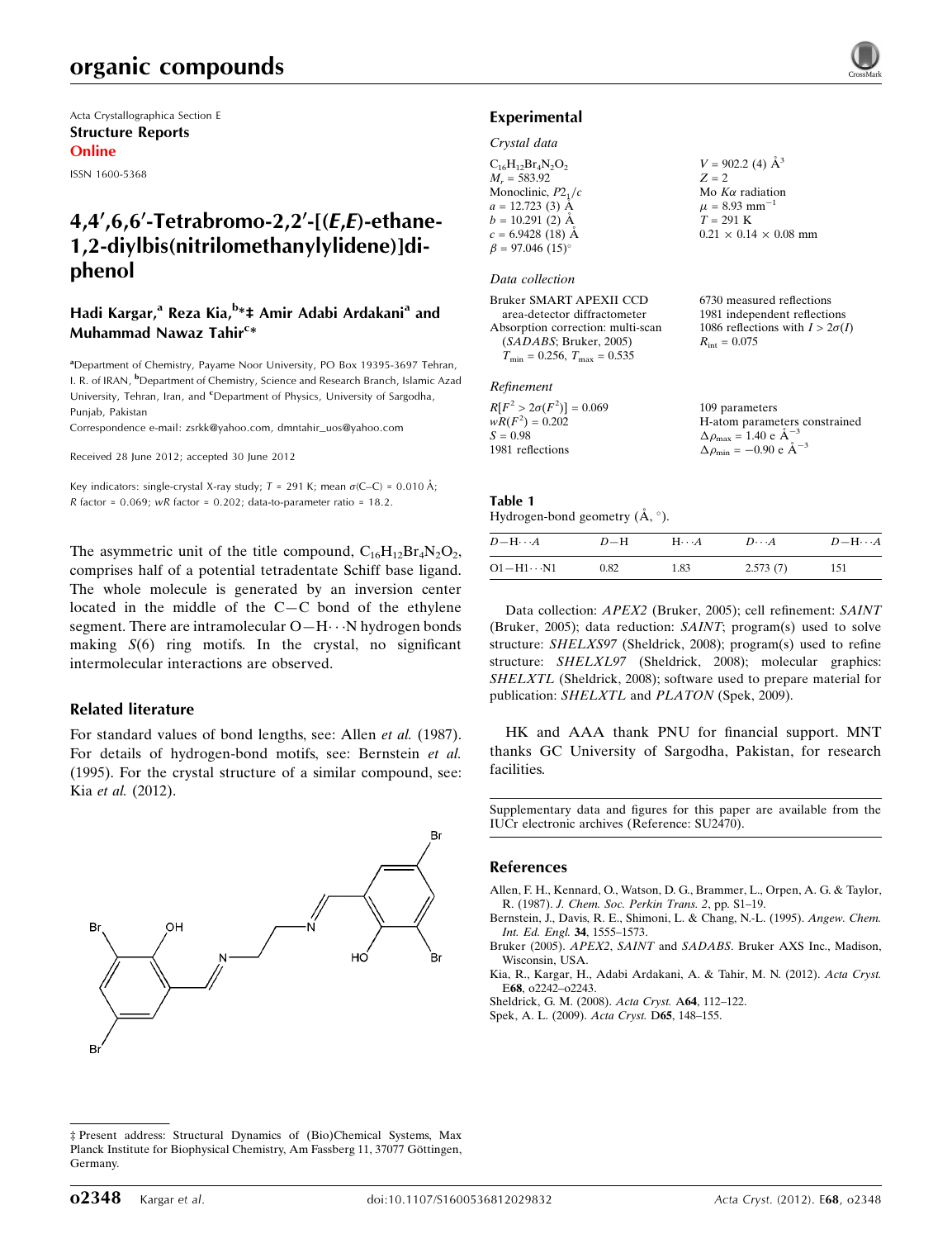# **supplementary materials**

*Acta Cryst.* (2012). E**68**, o2348 [doi:10.1107/S1600536812029832]

# **4,4′,6,6′-Tetrabromo-2,2′-[(***E***,***E***)-ethane-1,2-diylbis(nitrilomethanylylidene)]diphenol**

## **Hadi Kargar, Reza Kia, Amir Adabi Ardakani and Muhammad Nawaz Tahir**

## **Comment**

In continuation of our work on the crystal structure analyses of Schiff base ligands (Kargar *et al.*, (2011); Kia *et al.*, (2010), we synthesized the title compound and report herein on its crystal structure.

The asymmetric unit of the title compound, Fig. 1, comprises half of a potentially tetradentate Schiff base ligand. The molecule is located about an inversion center, located in the middle of the C8—C8A bond of the ethylene segment. The bond lengths (Allen *et al.*, 1987) and angles are within the normal ranges and are comparable to those reported for a similar compound (Kia *et al.*, 2012). The intramolecular O—H···N hydrogen bonds (Table 1) make *S(6)* ring motifs (Bernstein *et al.*, 1995).

In the crystal, there are no significant intermolecular interactions present.

## **Experimental**

The title compound was synthesized by adding 3,5-dibromosalicylaldehyde (2 mmol) to a solution of ethylenediamine (1 mmol) in ethanol (30 ml). The mixture was refluxed with stirring for 30 min. The resultant solution was filtered. Yellow single crystals of the title compound suitable for *X*-ray structure determination were recrystallized from ethanol by slow evaporation of the solvents at room temperature over several days.

## **Refinement**

The O-bound H atom was located in a difference Fourier map and constrained to refine on the parent O atom with  $U_{iso}(H)$  $= 1.5U_{eq}(O)$ . The C-bound H-atoms were included in calculated positions and treated as riding atoms: C—H = 0.93 and 0.97 Å for CH and CH<sub>2</sub> H-atoms, respectively, with  $U_{iso}(H) = 1.2U_{eq}(C)$ .

## **Computing details**

Data collection: *APEX2* (Bruker, 2005); cell refinement: *SAINT* (Bruker, 2005); data reduction: *SAINT* (Bruker, 2005); program(s) used to solve structure: *SHELXS97* (Sheldrick, 2008); program(s) used to refine structure: *SHELXL97* (Sheldrick, 2008); molecular graphics: *SHELXTL* (Sheldrick, 2008); software used to prepare material for publication: *SHELXTL* (Sheldrick, 2008) and *PLATON* (Spek, 2009).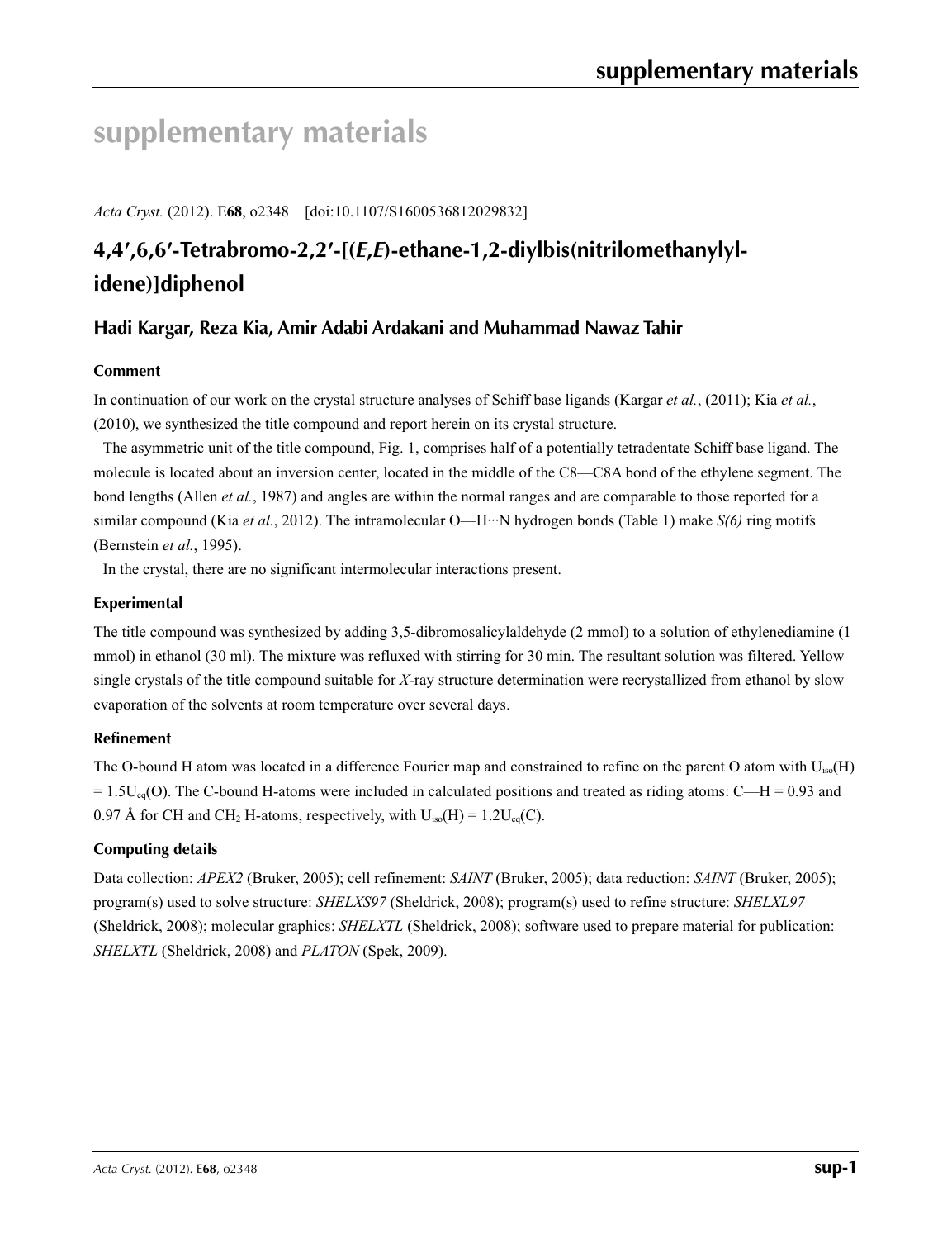

## **Figure 1**

The molecular structure of the title compound, showing 40% probability displacement ellipsoids and the atomic numbering [symmetry code for suffix A: -x + 1, -y, -z + 1]. The intramolecular O-H···N hydrogen bonds are shown as dashed lines.

### **4,4′,6,6′-Tetrabromo-2,2′-[(***E***,***E***)-ethane-1,2- diylbis(nitrilomethanylylidene)]diphenol**

| Crystal data                                                                                                                                                                                                                                                                       |                                                                                                                                                                                                                                                                                                                                                                                                   |
|------------------------------------------------------------------------------------------------------------------------------------------------------------------------------------------------------------------------------------------------------------------------------------|---------------------------------------------------------------------------------------------------------------------------------------------------------------------------------------------------------------------------------------------------------------------------------------------------------------------------------------------------------------------------------------------------|
| $C_{16}H_{12}Br_4N_2O_2$<br>$M_r = 583.92$<br>Monoclinic, $P2_1/c$<br>Hall symbol: -P 2ybc<br>$a = 12.723$ (3) Å<br>$b = 10.291(2)$ Å<br>$c = 6.9428(18)$ Å<br>$\beta$ = 97.046 (15)°<br>$V = 902.2$ (4) Å <sup>3</sup><br>$Z=2$                                                   | $F(000) = 556$<br>$D_x = 2.150$ Mg m <sup>-3</sup><br>Mo Ka radiation, $\lambda = 0.71073$ Å<br>Cell parameters from 1563 reflections<br>$\theta = 2.5 - 27.4^{\circ}$<br>$\mu$ = 8.93 mm <sup>-1</sup><br>$T = 291 K$<br>Block, pale-yellow<br>$0.21 \times 0.14 \times 0.08$ mm                                                                                                                 |
| Data collection                                                                                                                                                                                                                                                                    |                                                                                                                                                                                                                                                                                                                                                                                                   |
| Bruker SMART APEXII CCD area-detector<br>diffractometer<br>Radiation source: fine-focus sealed tube<br>Graphite monochromator<br>$\varphi$ and $\omega$ scans<br>Absorption correction: multi-scan<br>(SADABS; Bruker, 2005)<br>$T_{\text{min}}$ = 0.256, $T_{\text{max}}$ = 0.535 | 6730 measured reflections<br>1981 independent reflections<br>1086 reflections with $I > 2\sigma(I)$<br>$R_{\text{int}} = 0.075$<br>$\theta_{\text{max}} = 27.1^{\circ}, \theta_{\text{min}} = 1.6^{\circ}$<br>$h = -16 \rightarrow 13$<br>$k = -13 \rightarrow 12$<br>$l = -8 \rightarrow 8$                                                                                                      |
| Refinement<br>Refinement on $F^2$<br>Least-squares matrix: full<br>$R[F^2 > 2\sigma(F^2)] = 0.069$<br>$wR(F^2) = 0.202$<br>$S = 0.98$<br>1981 reflections<br>109 parameters<br>0 restraints<br>Primary atom site location: structure-invariant<br>direct methods                   | Secondary atom site location: difference Fourier<br>map<br>Hydrogen site location: inferred from<br>neighbouring sites<br>H-atom parameters constrained<br>$w = 1/[\sigma^2(F_0^2) + (0.1116P)^2]$<br>where $P = (F_o^2 + 2F_s^2)/3$<br>$(\Delta/\sigma)_{\text{max}}$ < 0.001<br>$\Delta\rho_{\text{max}} = 1.40 \text{ e } \text{\AA}^{-3}$<br>$\Delta\rho_{\rm min}$ = -0.90 e Å <sup>-3</sup> |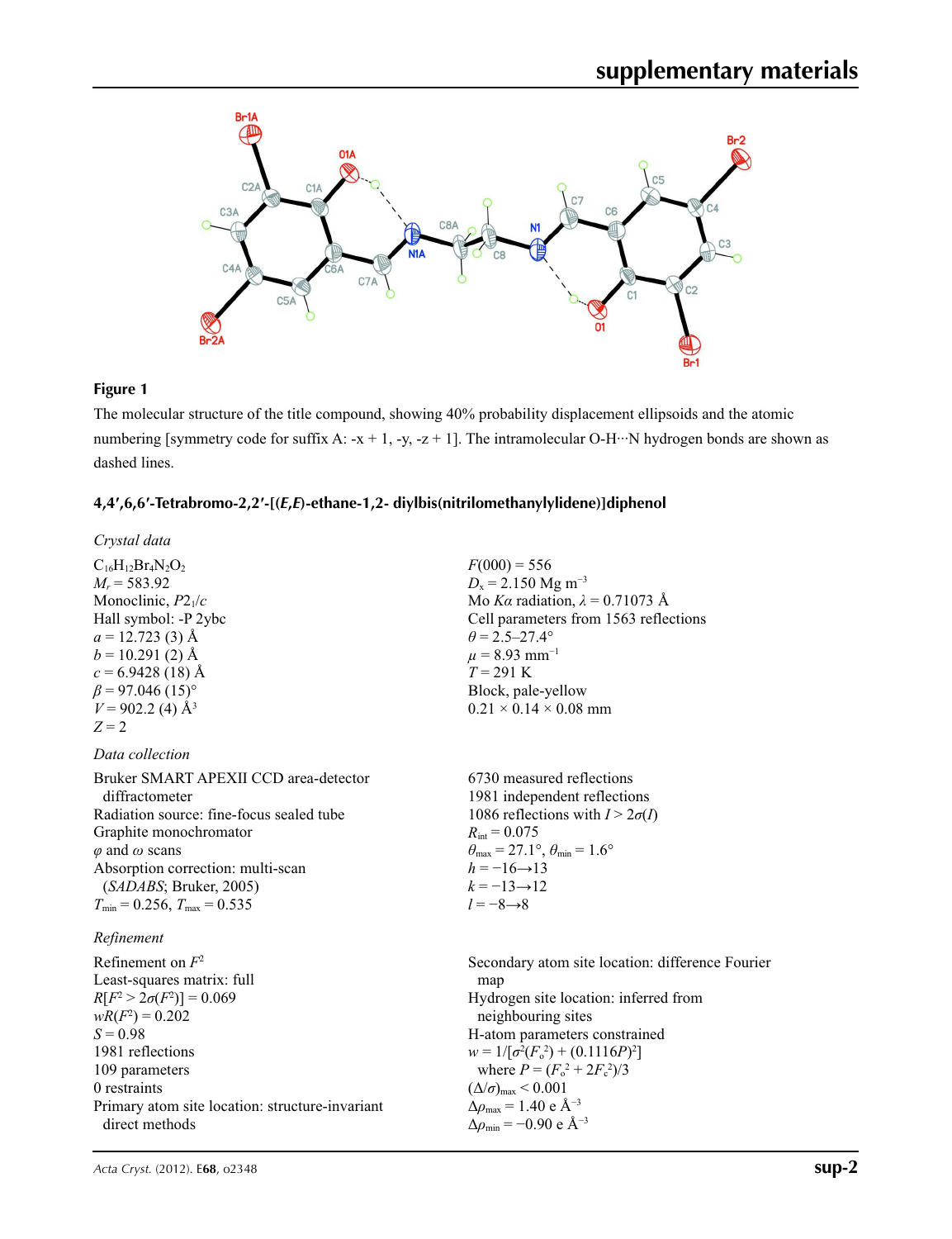### *Special details*

**Geometry**. All esds (except the esd in the dihedral angle between two l.s. planes) are estimated using the full covariance matrix. The cell esds are taken into account individually in the estimation of esds in distances, angles and torsion angles; correlations between esds in cell parameters are only used when they are defined by crystal symmetry. An approximate (isotropic) treatment of cell esds is used for estimating esds involving l.s. planes.

**Refinement**. Refinement of  $F^2$  against ALL reflections. The weighted R-factor wR and goodness of fit S are based on  $F^2$ , conventional R-factors R are based on F, with F set to zero for negative  $F^2$ . The threshold expression of  $F^2 > 2 \text{sigma}(F^2)$  is used only for calculating R-factors(gt) etc. and is not relevant to the choice of reflections for refinement. R-factors based on  $F<sup>2</sup>$  are statistically about twice as large as those based on F, and R- factors based on ALL data will be even larger.

|                  | $\boldsymbol{x}$ | $\mathcal{Y}$ | $\boldsymbol{Z}$ | $U_{\rm iso}*/U_{\rm eq}$ |  |
|------------------|------------------|---------------|------------------|---------------------------|--|
| Br1              | 0.30804(8)       | 0.64680(8)    | 0.49803(17)      | 0.0684(4)                 |  |
| Br2              | $-0.05455(7)$    | 0.36429(9)    | 0.18237(15)      | 0.0615(4)                 |  |
| O <sub>1</sub>   | 0.4014(4)        | 0.3794(5)     | 0.5301(8)        | 0.0514(14)                |  |
| H1               | 0.4198           | 0.3042        | 0.5527           | $0.077*$                  |  |
| N <sub>1</sub>   | 0.3995(5)        | 0.1295(5)     | 0.5201(10)       | 0.0456(17)                |  |
| C <sub>1</sub>   | 0.3005(5)        | 0.3720(7)     | 0.4544(11)       | 0.0373(17)                |  |
| C <sub>2</sub>   | 0.2407(6)        | 0.4862(7)     | 0.4249(11)       | 0.0408(18)                |  |
| C <sub>3</sub>   | 0.1366(6)        | 0.4860(7)     | 0.3445(11)       | 0.0443(19)                |  |
| H <sub>3</sub> A | 0.0991           | 0.5633        | 0.3236           | $0.053*$                  |  |
| C4               | 0.0901(6)        | 0.3697(7)     | 0.2964(12)       | 0.0417(18)                |  |
| C <sub>5</sub>   | 0.1429(5)        | 0.2529(7)     | 0.3262(10)       | 0.0399(18)                |  |
| H <sub>5</sub> A | 0.1087           | 0.1748        | 0.2926           | $0.048*$                  |  |
| C <sub>6</sub>   | 0.2490(6)        | 0.2542(7)     | 0.4080(11)       | 0.0398(18)                |  |
| C7               | 0.3031(6)        | 0.1305(8)     | 0.4442(11)       | 0.044(2)                  |  |
| H7A              | 0.2677           | 0.0529        | 0.4124           | $0.053*$                  |  |
| C8               | 0.4522(6)        | 0.0026(8)     | 0.5551(13)       | 0.053(2)                  |  |
| H <sub>8</sub> A | 0.4034           | $-0.0668$     | 0.5118           | $0.063*$                  |  |
| H8B              | 0.4743           | $-0.0087$     | 0.6928           | $0.063*$                  |  |

*Fractional atomic coordinates and isotropic or equivalent isotropic displacement parameters (Å<sup>2</sup>)* 

*Atomic displacement parameters (Å2 )*

|                 | $U^{11}$  | $L^{22}$  | $U^{\beta 3}$ | $U^{12}$     | $U^{13}$     | $L^{23}$     |
|-----------------|-----------|-----------|---------------|--------------|--------------|--------------|
| Br1             | 0.0479(6) | 0.0445(6) | 0.1087(9)     | $-0.0044(4)$ | $-0.0059(5)$ | $-0.0085(5)$ |
| Br <sub>2</sub> | 0.0317(5) | 0.0595(7) | 0.0885(8)     | 0.0053(3)    | $-0.0116(4)$ | $-0.0005(5)$ |
| O <sub>1</sub>  | 0.032(3)  | 0.051(3)  | 0.067(4)      | 0.002(2)     | $-0.009(3)$  | $-0.001(3)$  |
| N <sub>1</sub>  | 0.040(4)  | 0.041(4)  | 0.055(4)      | 0.014(3)     | 0.006(3)     | 0.003(3)     |
| C <sub>1</sub>  | 0.022(4)  | 0.046(5)  | 0.043(4)      | 0.004(3)     | 0.004(3)     | $-0.001(3)$  |
| C <sub>2</sub>  | 0.032(4)  | 0.043(4)  | 0.048(5)      | 0.002(3)     | 0.002(3)     | $-0.004(4)$  |
| C <sub>3</sub>  | 0.035(4)  | 0.040(5)  | 0.055(5)      | 0.011(3)     | $-0.003(3)$  | $-0.001(4)$  |
| C <sub>4</sub>  | 0.025(4)  | 0.046(5)  | 0.054(5)      | 0.003(3)     | 0.002(3)     | $-0.001(4)$  |
| C <sub>5</sub>  | 0.033(4)  | 0.046(5)  | 0.040(4)      | $-0.004(3)$  | 0.000(3)     | 0.004(3)     |
| C <sub>6</sub>  | 0.038(4)  | 0.041(4)  | 0.040(4)      | 0.007(3)     | 0.003(3)     | $-0.001(3)$  |
| C7              | 0.038(5)  | 0.052(5)  | 0.042(4)      | 0.008(3)     | 0.003(3)     | $-0.003(4)$  |
| C8              | 0.031(4)  | 0.052(5)  | 0.074(6)      | 0.017(4)     | 0.004(4)     | 0.013(4)     |